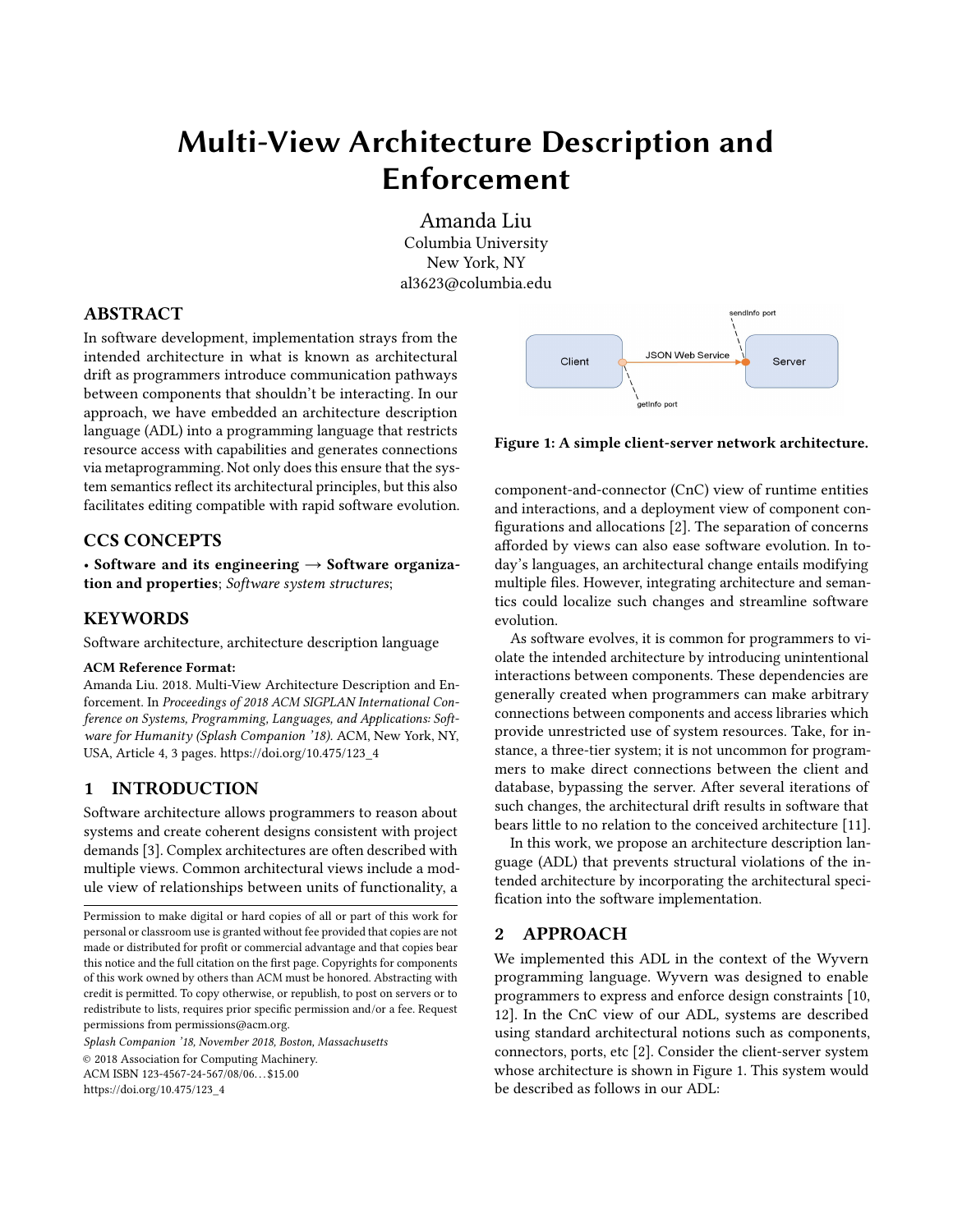```
1 component Client
2 port getInfo: requires CSIface
3 component Server
4 port sendInfo: provides CSIface
5 connector JSONWebCtr
6 val host: String
       val prt: Int
8 architecture ClientServer
9 components
10 Client client
11 Server server
       connectors
13 JSONWebCtr jsonCtr
14 attachments<br>15 connect
           connect client . getInfo and server . sendInfo with jsonCtr
```
To implement a system using our ADL, programmers must supply implementations of the components by providing a corresponding module definition for each component type. The component ports reflect the dependencies of the modules. Since the Client component declares a getInfo port that requires the CSIface interface, the Client module takes in a corresponding argument. Likewise, since the Server component sendInfo port provides the CSIface interface, the Server module exposes a CSIface field.

```
1 module def Client ( getInfo: CSIface ): TCPClient
      def start (): Unit
3 getInfo . getVal ( " key " )
1 module def Server (): TCPServer
2 val database = hashmap . make ()
3 val sendInfo : CSIface = new
4 def getVal (key: String): String
5 database . get ( key )
```
To prevent unintended component interactions, our system does not leave the creation of connections up to the programmer. Instead, they are assembled at runtime with their implementations derived from the architecture. This is done via metaprogramming, wherein Wyvern types can contain metadata declaring methods that are run at compile time. Our ADL uses methods in the connector type's metadata to create component connections at compile time.

```
1 type JSONWebCtr
2 val host: String
3 val prt: String
      metadata new
5 // methods for generating connector implementation
```
The modules generated to make connections must be given the capabilities to do so. Due to non-transitive authority in Wyvern, these capabilities are inaccessible to the components [\[8\]](#page-2-6). The client-server ports must be given network capability. The generated client port restricts network access to a socket connection to a specific host and port. The generated server port only listens for connections on the specified port.

```
1 module def reqPort (prop: JSONWebCtr, net: Network): CSIface
2 def getVal (key: String): String
3 val conn = net . connect (
4 prop . host , prop . prt )
5 // invoke getVal of Server
1 module def provPort (prt: CSIface, net: Network)
2 def run (): Unit
3 // accept incoming connections
```
Since our approach groups relevant concerns into multiple architectural views, it is easier to make certain modifications. For example, if a connector is changed, only the CnC view must be modified. No change has to be made to the implementation since the connections are generated based on the architecture description. Take for instance changing a clientserver connection using a JSON protocol to one using a Simple Object Access Protocol (SOAP). This would normally involve changes across multiple files. Furthermore, it is difficult to ensure that all relevant changes were addressed. The same modification in our system would be limited to changes in the CnC view alone. Thus, by automatically handling connector creation, we definitively construct component interactions in terms of the ADL specification and preserve architectural integrity across system modifications.

# 3 RELATED WORK

Many existing formal ADLs have sufficient complexity to describe software systems and their structural constraints but lack an integrated method of enforcing these properties [\[4–](#page-2-7)[7\]](#page-2-8). A few ADLs such as ArchJava can check and enforce architecture in implementation but do not address communication through the runtime system [\[1\]](#page-2-9). Techniques such as reflexion models support conformance checking between the static architecture and the implementation [\[9\]](#page-2-10). However, reflexion models require the programmer to map elements of a high-level model to the source code. This process can be tedious and error-prone, especially for large systems.

#### 4 CONCLUSION

Consistency between software semantics and architecture is important in software development—not only for protection against hazardous dependencies and structural vulnerabilities, but also for traceability in large systems. We can protect against the introduction of component interactions that violate the architectural specification by constructing a system that derives its connector implementation from the architecture in a capability-safe language. Moreover, our use of multiple architectural views allows high-level changes to be made to software in a simple, concise way. Our implementation of a multi-view ADL incorporating the capability safety of Wyvern and its application on a client-server network system demonstrates its potential for the development of larger, complex software systems that are architecturally sound.

#### ACKNOWLEDGMENTS

This project was supervised by Jonathan Aldrich and Selva Samuel at Carnegie Mellon University. It was supported by a National Science Foundation REU grant.